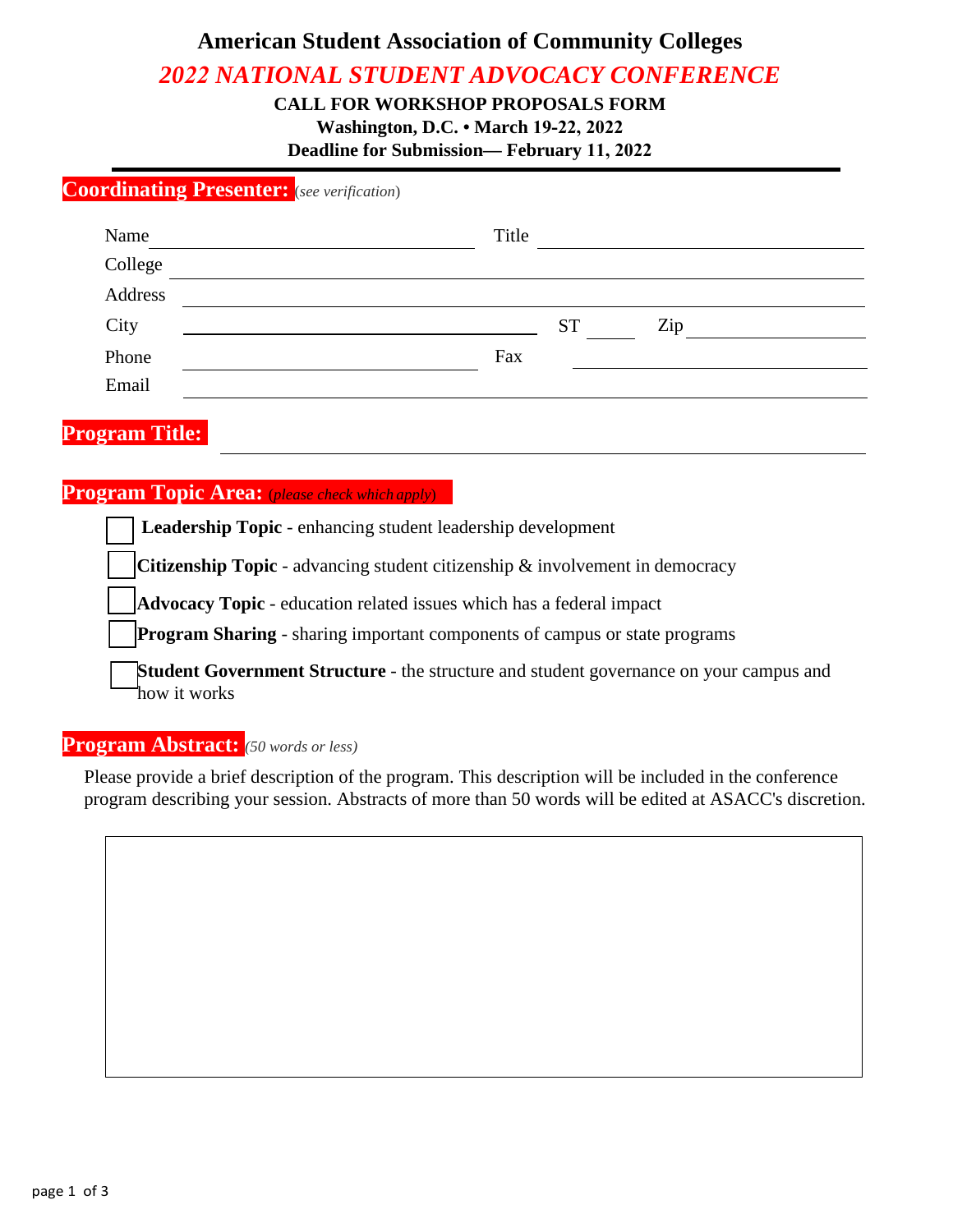**Program Goals:**

Please highlight the program goals and outcomes.

# **Program Outline:**

Please list the outline for your presentation - describing use of time allotted and information and activities that will be covered.

# **Additional Presenters:**

| Name | Title |
|------|-------|
| Name | Title |
| Name | Title |